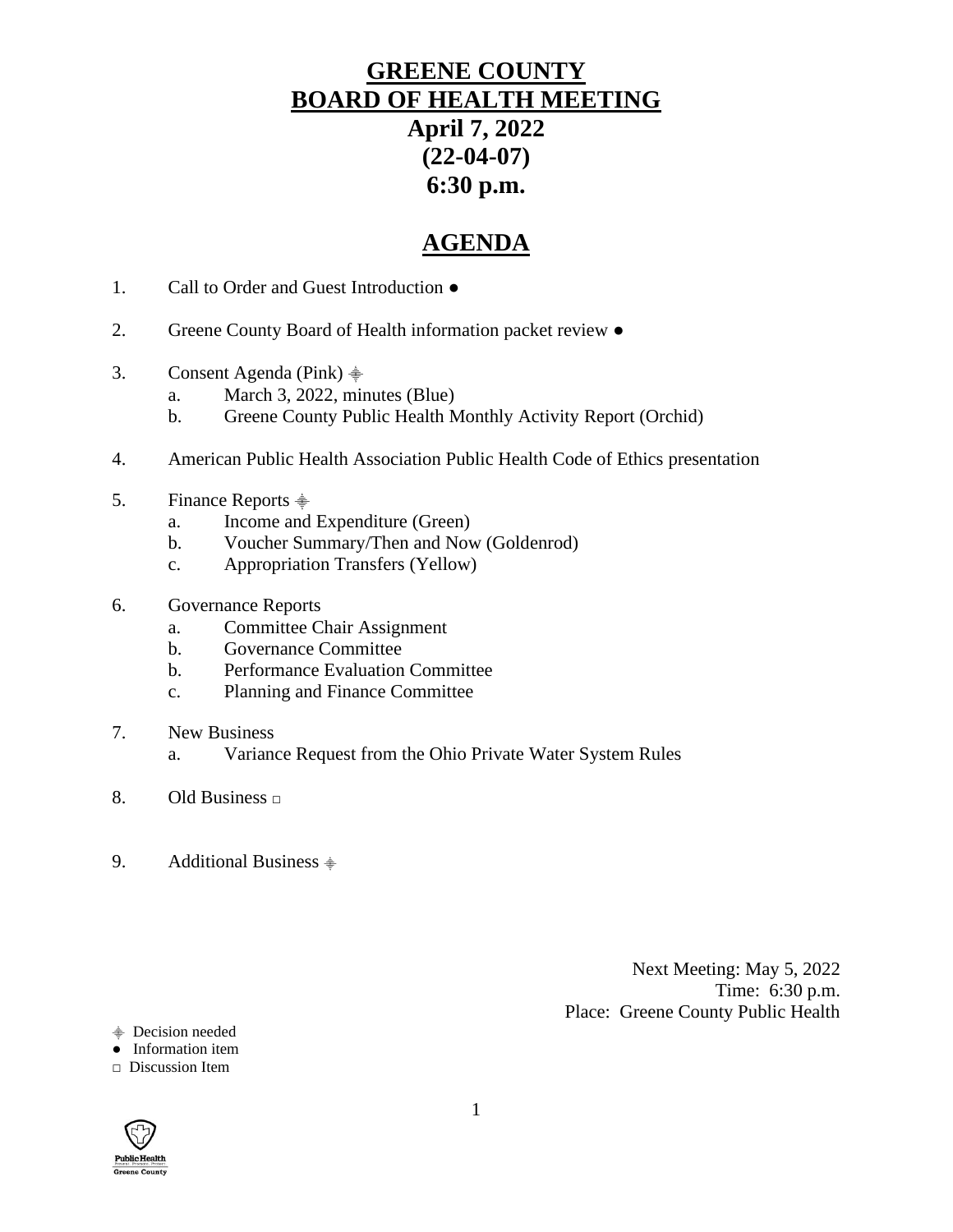



# **GREENE COUNTY PUBLIC HEALTH MONTHLY ACTIVITY REPORT April 1, 2022**

#### 1. **Foundational Capabilities**

- a. *Accreditation*
	- i. The Public Health Accreditation Board released the updated version 2022 of the reaccreditation standards and measures on 03/10/2022.
	- ii. 03/17/2022 Quality Improvement Council resumed monthly meetings.
	- iii 03/30/2022 Ohio Department of Health (ODH) Annual Quality Indicator report and documents submitted (J. Drew, S. Wynn)

#### 2. **Communicable Disease**

a. *Counts*

| <b>Reportable Conditions</b>                                                                 | Feb            | <b>YTD</b>     |
|----------------------------------------------------------------------------------------------|----------------|----------------|
| Anaplasmosis-Anaplasma phagocytophilum                                                       | $\theta$       | $\Omega$       |
| Any unexpected pattern of cases, deaths, or diseases (call health<br>department immediately) | 1              | 1              |
| Botulism - infant                                                                            | $\theta$       | $\overline{0}$ |
| <b>Brucellosis</b>                                                                           | $\theta$       | $\overline{0}$ |
| C. auris                                                                                     | $\theta$       | $\overline{0}$ |
| Campylobacteriosis                                                                           | $\theta$       | 3              |
| Carbapenemase Producing Carbapenem-Resistant Enterobacteriaceae<br>$(CP-CRE)$                | $\theta$       | $\theta$       |
| Carbapenemase Producing Carbapenem-Resistant Enterobacteriaceae<br>(CP-CRE) - Investigation  | $\overline{0}$ | $\overline{0}$ |
| Chlamydia infection                                                                          | 34             | 86             |
| Coccidioidomycosis                                                                           | $\overline{0}$ | $\overline{0}$ |
| COVID-19 (call health department immediately)                                                | 1375           | 10862          |
| Creutzfeldt-Jakob Disease                                                                    | $\overline{0}$ | $\overline{0}$ |
| Cryptosporidiosis                                                                            | 1              | 1              |
| Cyclosporiasis                                                                               | $\overline{0}$ | $\overline{0}$ |
| E. coli, Shiga Toxin-Producing (O157:H7, Not O157, Unknown Serotype)                         | $\theta$       | $\theta$       |
| Ehrlichiosis-Ehrlichia chaffeensis                                                           | $\theta$       | $\theta$       |
| Giardiasis                                                                                   | 1              | 1              |
| Gonococcal infection                                                                         | 10             | 23             |
| Haemophilus influenzae (invasive disease)                                                    | 1              | $\overline{2}$ |
| Hemolytic uremic syndrome (HUS)                                                              | $\overline{0}$ | $\overline{0}$ |
| Hepatitis A                                                                                  | $\overline{0}$ | $\mathbf{1}$   |
| Hepatitis B - Perinatal Infection                                                            | $\theta$       | 0              |
| Hepatitis B (including delta) - acute                                                        | $\overline{0}$ | $\overline{0}$ |
| Hepatitis B (including delta) - chronic                                                      | $\overline{0}$ | 5              |
| Hepatitis C - acute                                                                          | $\overline{0}$ | $\overline{0}$ |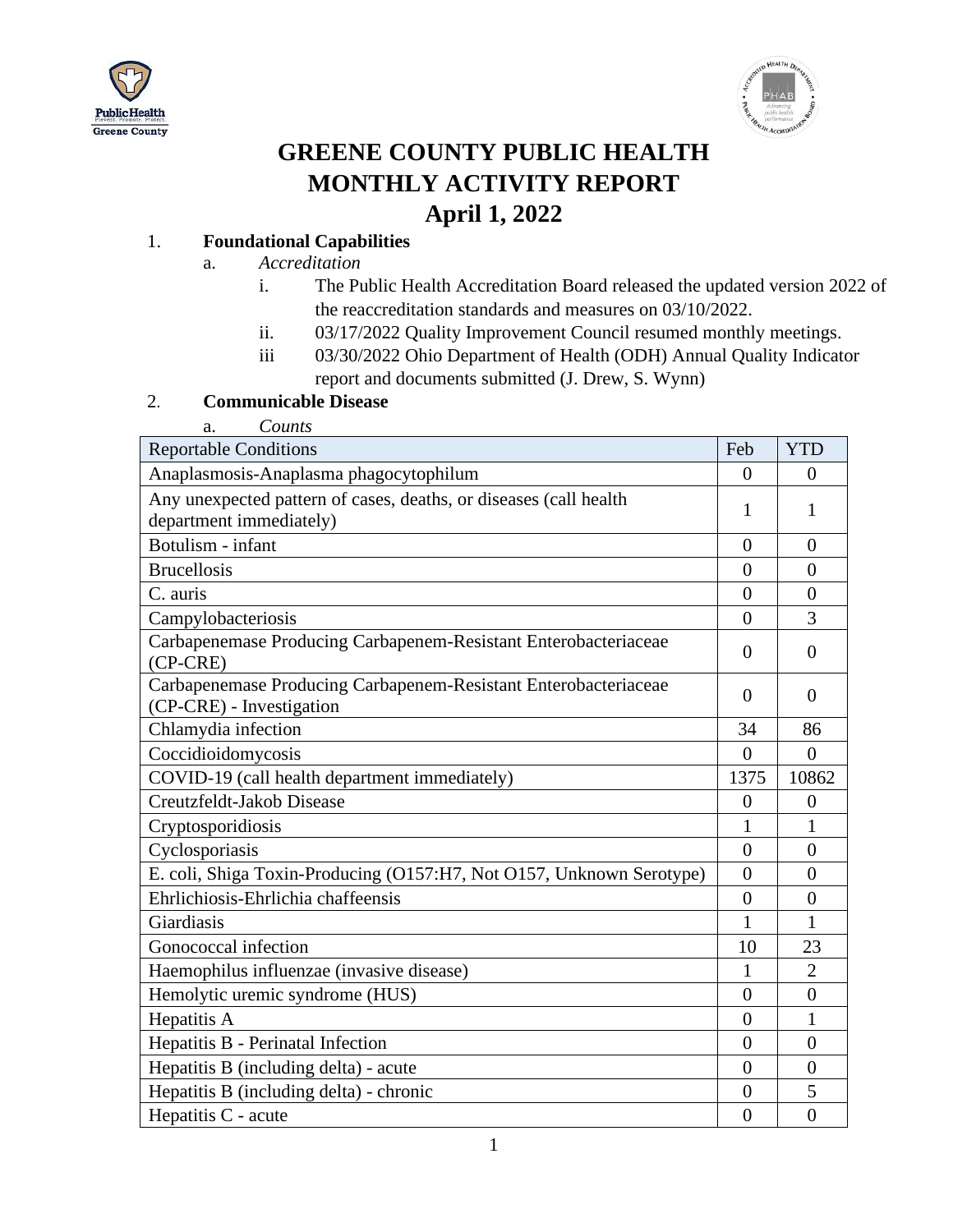



| County                                                                                                                 |                  |                  |
|------------------------------------------------------------------------------------------------------------------------|------------------|------------------|
| <b>Reportable Conditions</b>                                                                                           | Feb              | <b>YTD</b>       |
| Hepatitis C - chronic                                                                                                  | 9                | 27               |
| Hepatitis C - Perinatal Infection                                                                                      | $\overline{0}$   | $\overline{0}$   |
| Hepatitis E                                                                                                            | $\overline{0}$   | $\boldsymbol{0}$ |
| <b>Immigrant Investigation</b>                                                                                         | $\overline{0}$   | $\overline{0}$   |
| Influenza - ODH Lab Results                                                                                            | $\overline{0}$   | $\overline{0}$   |
| Influenza-associated hospitalization                                                                                   | 6                | 11               |
| Legionellosis                                                                                                          | $\boldsymbol{0}$ | $\overline{0}$   |
| Listeriosis                                                                                                            | $\overline{0}$   | $\overline{0}$   |
| Lyme Disease                                                                                                           | $\overline{0}$   | $\overline{0}$   |
| Malaria                                                                                                                | $\overline{0}$   | $\overline{0}$   |
| Meningitis - aseptic/viral                                                                                             | $\overline{0}$   | $\overline{0}$   |
| Meningitis - bacterial (Not N. meningitidis)                                                                           | $\overline{0}$   | $\overline{0}$   |
| Multisystem Inflammatory Syndrome in Children (MIS-C) associated with<br>COVID-19 (call health department immediately) | $\Omega$         | $\overline{0}$   |
| <b>Mumps</b>                                                                                                           | $\overline{0}$   | $\overline{0}$   |
| Pertussis                                                                                                              | $\overline{0}$   | $\overline{0}$   |
| Q fever, chronic                                                                                                       | $\overline{0}$   | $\overline{0}$   |
| Salmonella Paratyphi Infection                                                                                         | $\overline{0}$   | $\overline{0}$   |
| Salmonellosis                                                                                                          | $\overline{0}$   | $\overline{0}$   |
| Shigellosis                                                                                                            | $\overline{0}$   | $\overline{0}$   |
| Spotted Fever Rickettsiosis, including Rocky Mountain spotted fever<br>(RMSF)                                          | $\theta$         | 0                |
| Staphylococcal aureus - intermediate resistance to vancomycin (VISA)                                                   | $\overline{0}$   | $\boldsymbol{0}$ |
| Streptococcal - Group A -invasive                                                                                      | $\overline{2}$   | 5                |
| Streptococcal - Group B - in newborn                                                                                   | $\theta$         | $\overline{0}$   |
| Streptococcus pneumoniae - invasive antibiotic resistance unknown or<br>non-resistant                                  | $\overline{0}$   | $\overline{2}$   |
| Streptococcus pneumoniae - invasive antibiotic resistant/intermediate                                                  | $\overline{0}$   | $\boldsymbol{0}$ |
| Syphilis - unknown duration or late                                                                                    | 4                | 7                |
| Tuberculosis                                                                                                           | $\overline{0}$   | $\boldsymbol{0}$ |
| Varicella                                                                                                              | 1                | 1                |
| Vibriosis (not cholera)                                                                                                | $\overline{0}$   | $\boldsymbol{0}$ |
| Yersiniosis                                                                                                            | $\overline{0}$   | $\boldsymbol{0}$ |
| <b>Total</b>                                                                                                           | 1445             | 11038            |

b. *COVID-19 Response*

i. Interviews with local media/staff:

1. *0*3/07/2022 Joshua Sweigart, DDN, interview with D. Brannen and L. Fox regarding the differences in case numbers for Wright Patterson Air Force Base .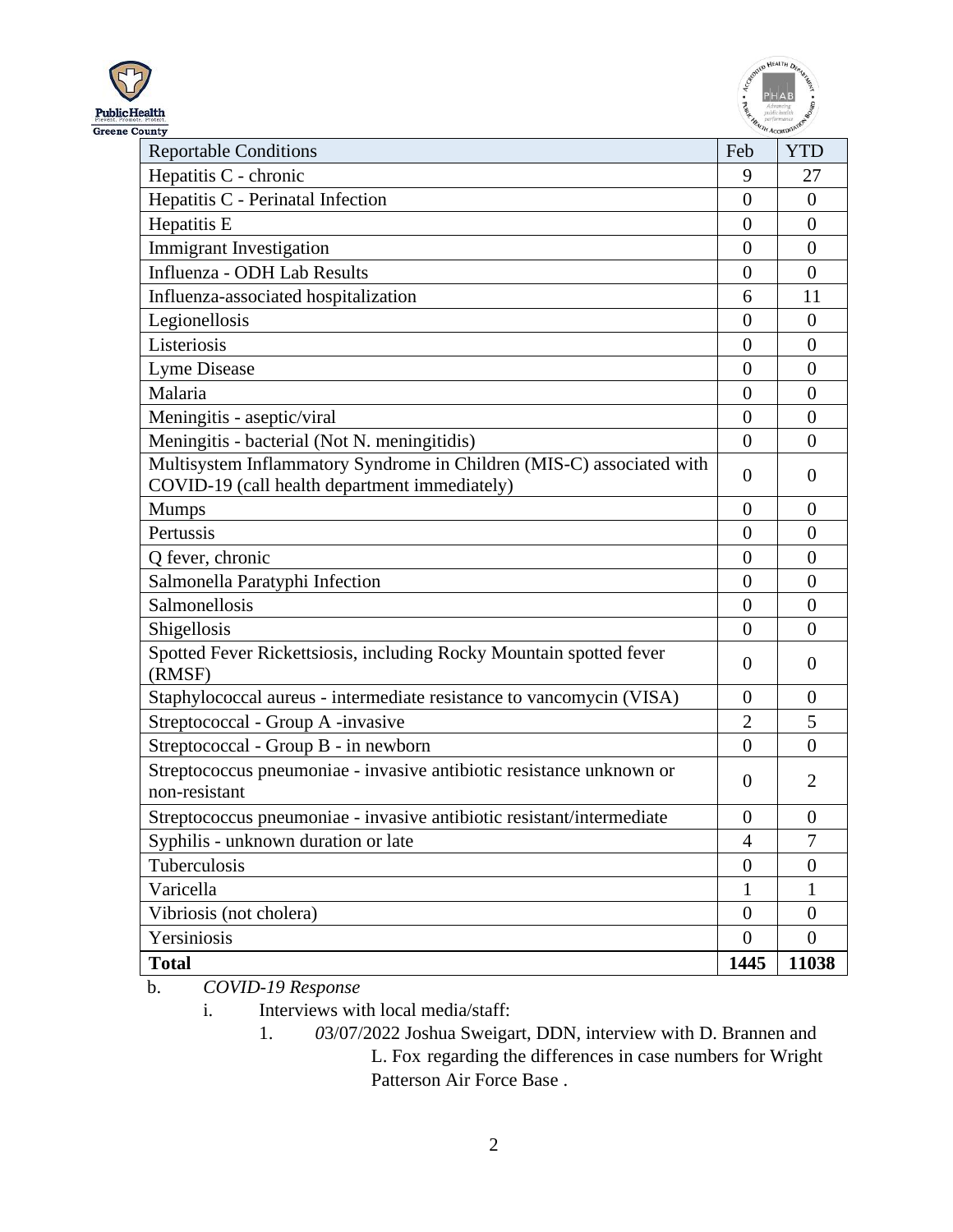



- ii. Press Releases for COVID-19
	- 1. New Centers for Disease Control and Prevention (CDC) Guidance on Community Levels
	- 2. National COVID-19 Preparedness Plan
	- 3. CDC Quarantine & Isolation Calculator
	- 4. Case Reporting-COVID-19 ODH Release
- iii. 03/14/2022 Vaccine Planning Team meeting (S. Adams, J. Barga, K. Caudill, L. Fox, D. Owsley, N. Stuby, J. Webb, S. Webb, S. Wynn)
- iv. 03/24/2022 virtual press conference with Dr. Vanderhoff, ODH (L. Fox)
- v. 03/28/2022 Vaccination Planning Team (J. Barga, D. Owsley, N. Stuby, S. Webb, S. Wynn)
- vi. 03/15, 03/29/2022 State public information officer calls with ODH for COVID-19 (L. Fox)
- vii. Update COVID-19 page on website (B. Brooks, L. Fox)
- viii. Provided COVID-19 test kits to county/city personnel and families
- ix. The COVID-19 Response monthly Situation Report was released 03/25/2022. (S. Wynn)

#### 3. **Environmental Health**

- a. *Food Establishment/Food Service*
	- i. A ServSafe course was held on 03/14 and 03/21/2022 for 16 students with two students re-testing. The next ServSafe course is scheduled for 06/06 and 06/13/2022.
	- ii. The General Services team completed 254 inspections of food operations in the month of February, thereby completing all requisite food inspections for the 2021 food licensure year.
	- iii. Effective 03/01/2022, the General Services team members were reassigned to new geographic areas. This allows team members to conduct inspections in different portions of the county, gain new experiences, grow professionally, and extend their capabilities, and skill sets as they encounter new and different types of facilities. The team is transitioning well.
	- iv. Letters for food and vending operations that are delinquent in renewing their 2022 food licenses were mailed on 03/10/2022. These operations have until 04/01/2202 to renew their food licenses to avoid possible closure of their food operations.
- b. *RV Camps*
	- i. License renewal letters for the RV Camp program were mailed to operators on 03/10/2022. License renewal letters for the Swimming Pool/Spa program were mailed to operators on 03/14/2022.
- c. *Water*
	- i. In cooperation with The Ohio State University Extension Office, United States Drug Administration -- Natural Resources Conservation Service, Pace Analytics, and several community conservation organizations, the health district participated in the annual Test Your Well Event. Over 70 Greene County well owners brought samples to the screening event.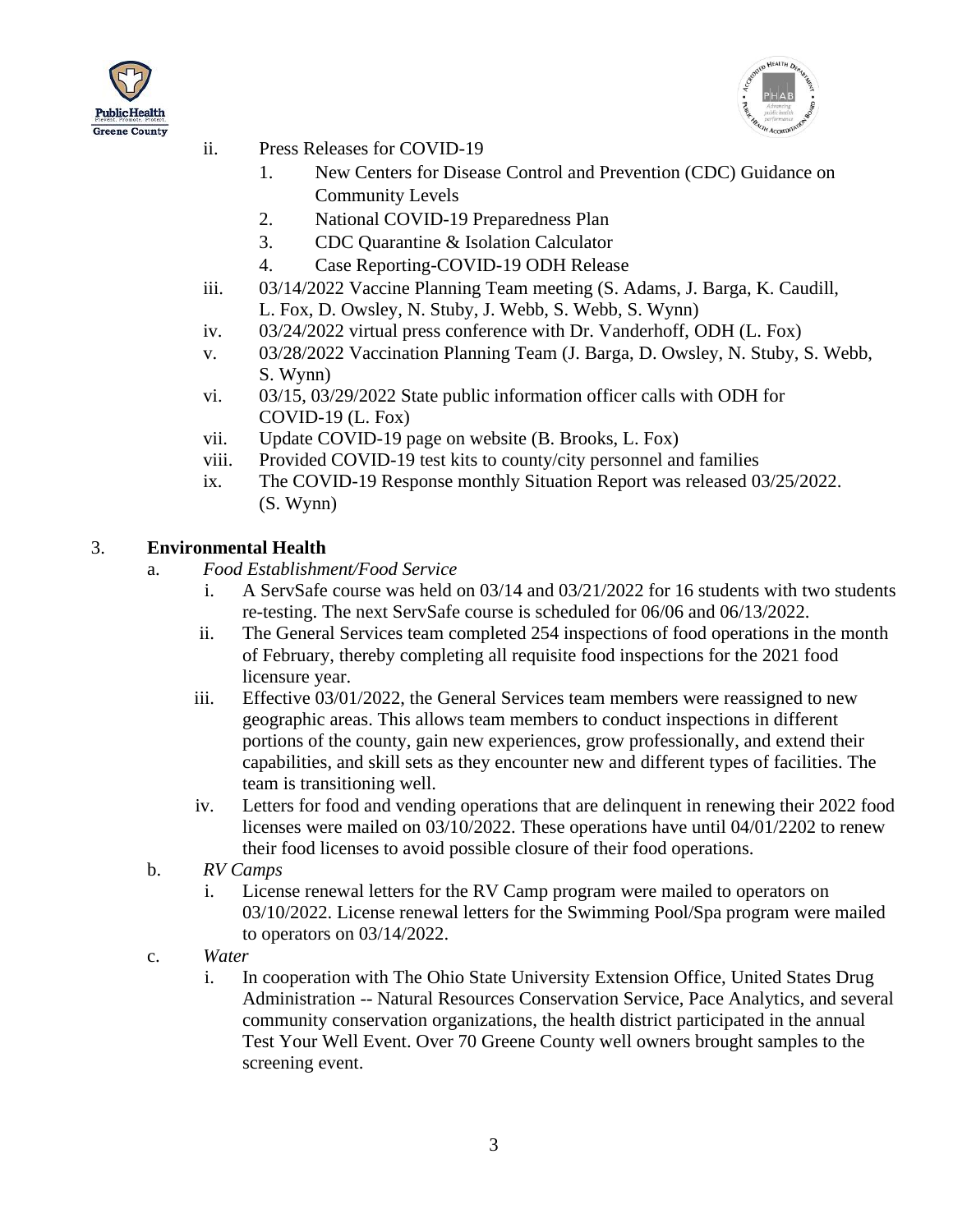

![](_page_4_Picture_1.jpeg)

- d. *Sewage*
	- i. S. Adams and D. Shontz attended an informal meeting with Greene County Engineer, Stephanie Goff, with a goal to improve our inter-agency relationships. Both agencies are interested in making even better use of Geographic Information System mapping to meet Environmental Protection Agency standards for sewage systems, private water sources, and stormwater runoff.

#### 4**. Maternal Child Health**

- a*. Early Intervention (EI)*
	- i. For the seventh year in a row, Greene County Early Intervention received a MEETS REQUIREMENTS on the Annual Performance Report (APR). This rating is determined by a number of factors including the family survey, federal compliance ratings and more. If interested in knowing more specifically how the rating is determined feel free to reach out to P. Hamer. The APR for all Ohio counties can be accessed at the Early Intervention website: <https://ohioearlyintervention.org/county-data>
- b. *Early Childhood Home Visiting*
	- i. The health district's implementation plan for the Nurse Family Partnerships (NFP) has been accepted and the health district is on its way to becoming a new NFP site in Ohio.
- c. *Baby and Me Tobacco Free*
	- i. This is a competitive grant cycle year for Baby and Me Tobacco Frees program. The health district is waiting results of the submitted application.
	- ii. The program continues with five mothers enrolled and active and one partner participating.

#### 5. **Public Information**

- a. *Press Releases and Recognition*
	- i. Annual Report
	- ii. Youth Mental Health Crisis
	- iii. Medical Reserve Corps Wins Award
	- iv. St. Patrick's Day Sober Driving
- b. *Social Media*
	- i. St. Patrick's Day (Safe Communities/Drive Sober)
	- ii. National Nutrition Month
	- iii. Mardi Gras/Fat Tuesday (Safe Communities/Drive Sober)
	- iv. National Groundwater Awareness Week
	- v. Social Work Month
	- vi. Colorectal Cancer Awareness Month
	- vii. World TB Day
- c. *Fairs/Festivals*
	- i. 03/01/2022 Project DAWN Naloxone Training and Health Education table, Cedarville University (M. Kingsley, S. Reporter)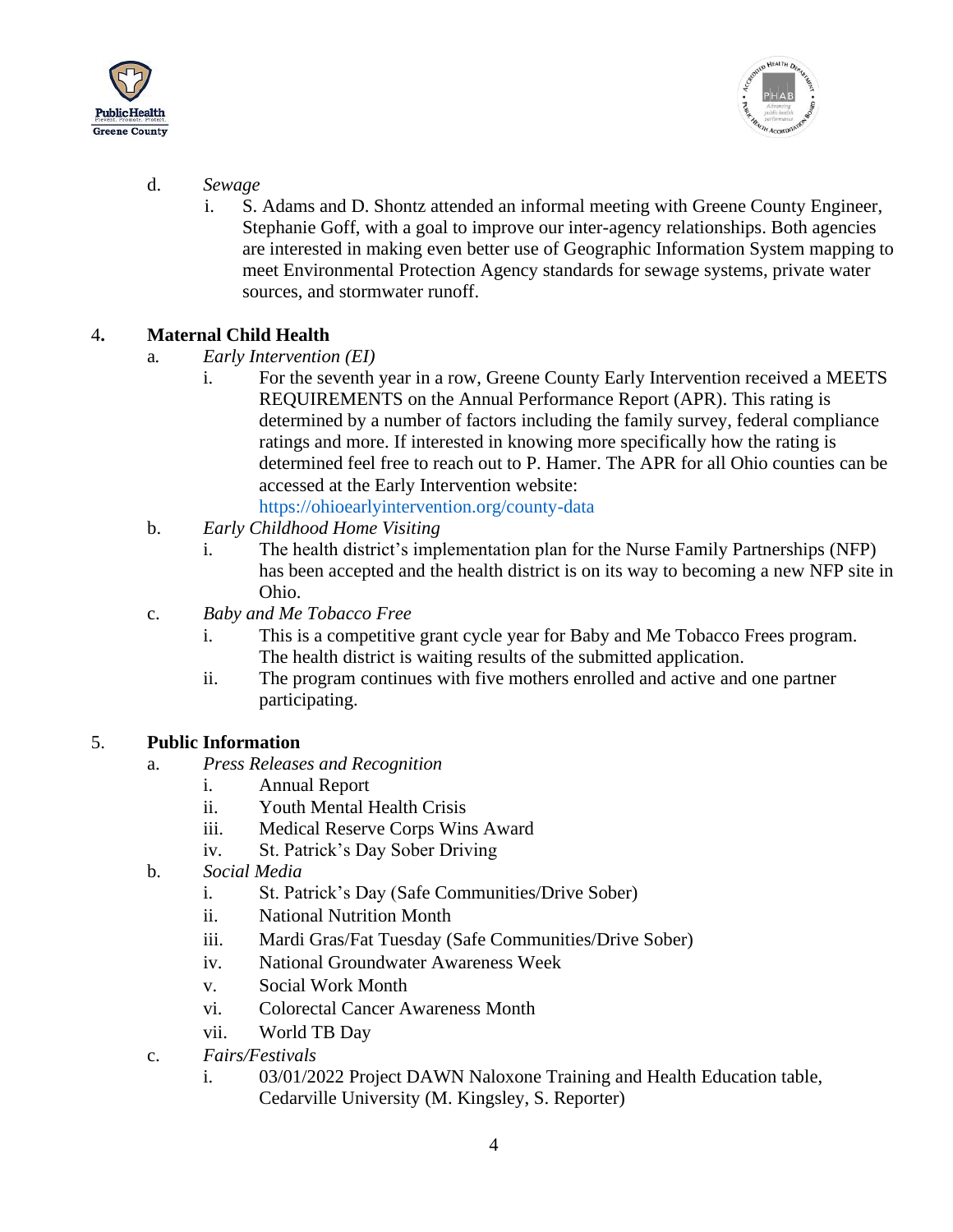![](_page_5_Picture_0.jpeg)

![](_page_5_Picture_1.jpeg)

- ii. 03/08/2022 Project DAWN Naloxone Distribution/Health Education table at Fairborn FISH Food Pantry (M. Kingsley, S. Reporter)
- iii. 03/11, 03/25/2022 Fairborn Community Street outreach with Wright State University (WSU) nursing students
- iv. 03/30/2022 Project DAWN Naloxone Distribution/Health Education table, Celebrate Recovery meeting, Be Hope Church, Beavercreek (M. Kingsley)

#### 6. **Approved External Meetings and Presentations**

- a. 03/01/2022 Association of Ohio Health Commissioners (AOHC)/ODH Fiscal meeting. (M. Howell, N. Stuby)
- b. 03/01, 03/08, 03/15, 03/22, 03/30/2022 Xenia Rotary (L. Fox)
- c. 03/01/2022 Community Health Equity Learning and Practice (HELP) meeting (J. Drew, M. Kingsley, S. Wynn)
- d. 03/01 03/31/2022 Nurse Family Partnership planning meetings (N. Kessinger)
- e. 03/01 03/31/2022 Health Families America weekly conference calls (N. Kessinger)
- f. 03/02/2022 Mumbai Committee meeting (K. Caudill)
- g. 03/02/2022 Greene County Safety meeting (K. Caudill) 03/02/2022 Children's Mental Health Team virtual meeting (N. Kessinger)
- h. 03/02/2022 Kinnect Ohio (P. Hamer)
- i. 03/04/2022 AOHC/ODH leadership meeting (M. Howell)
- j. 03/07/2022 Story Chain with Project DAWN at Greene Leaf, Adult Detention Center (M. Kingsley)
- k. 03/08/2022 Greene County Township Association meeting/Annual Engineer's meeting (M. Howell)
- l. 03/08/2022 Ebola meeting (K. Caudill)
- m. 03/08, 03/25/2022 Mental Health Crisis Project (L. Fox, P. Hamer, S. Wynn)
- n. 03/09/2022 Project DAWN Quarterly meeting (M. Kingsley)
- o. 03/09, 03/23/2022 ODH conference call (K. Caudill)
- p. 03/09/2022 Integrated Naloxone Grant (IN23) Quarterly meeting (M. Kingsley)
- q. 03/11/2022 AOHC Public Affairs meeting (M. Howell)
- r. 03/11/2022 Greene County Systems Leadership Team meeting (M. Howell, S. Wynn)
- s. 03/14/2022 Preparedness Summit call with Clark County (K. Caudill)
- t. 03/14/2022 Healthcare Preparedness Committee and Steering Committee meetings (K. Caudill)
- u. 03/14/2022 Reflective monthly team meeting (J. Hahn, D. Gantner-Cooper, N. Kessinger, M. McCullough, J. Reynolds)
- v. 03/15/2022 Ohio Overdose Prevention Network, Sustainability Workgroup meeting (M. Kingsley)
- w. 03/15/2022 Centers for Disease Control and Prevention (CDD) Foundation Epi Partners meeting (D. Brannen, S. Wynn)
- y. 03/15/2022 ODH Tobacco Grant Monthly (all-hands) conference call (S. Wynn)
- z. 03/16, 03/30/2022 Greater Dayton Area Hospital Association COVID Update (S. Wynn)
- aa. 03/16/2022 Kim Redd, Brighter Futures/Marketing, plan for reaching community members and adding the NFP program. (J. Barga, D. Gantner-Cooper, N. Kessinger)
- bb. 03/17/2022 Early Childhood Coordinating Committee meeting (J. Hahn, P. Hamer, N. Kessinger, J. Reynolds, T. Spradling)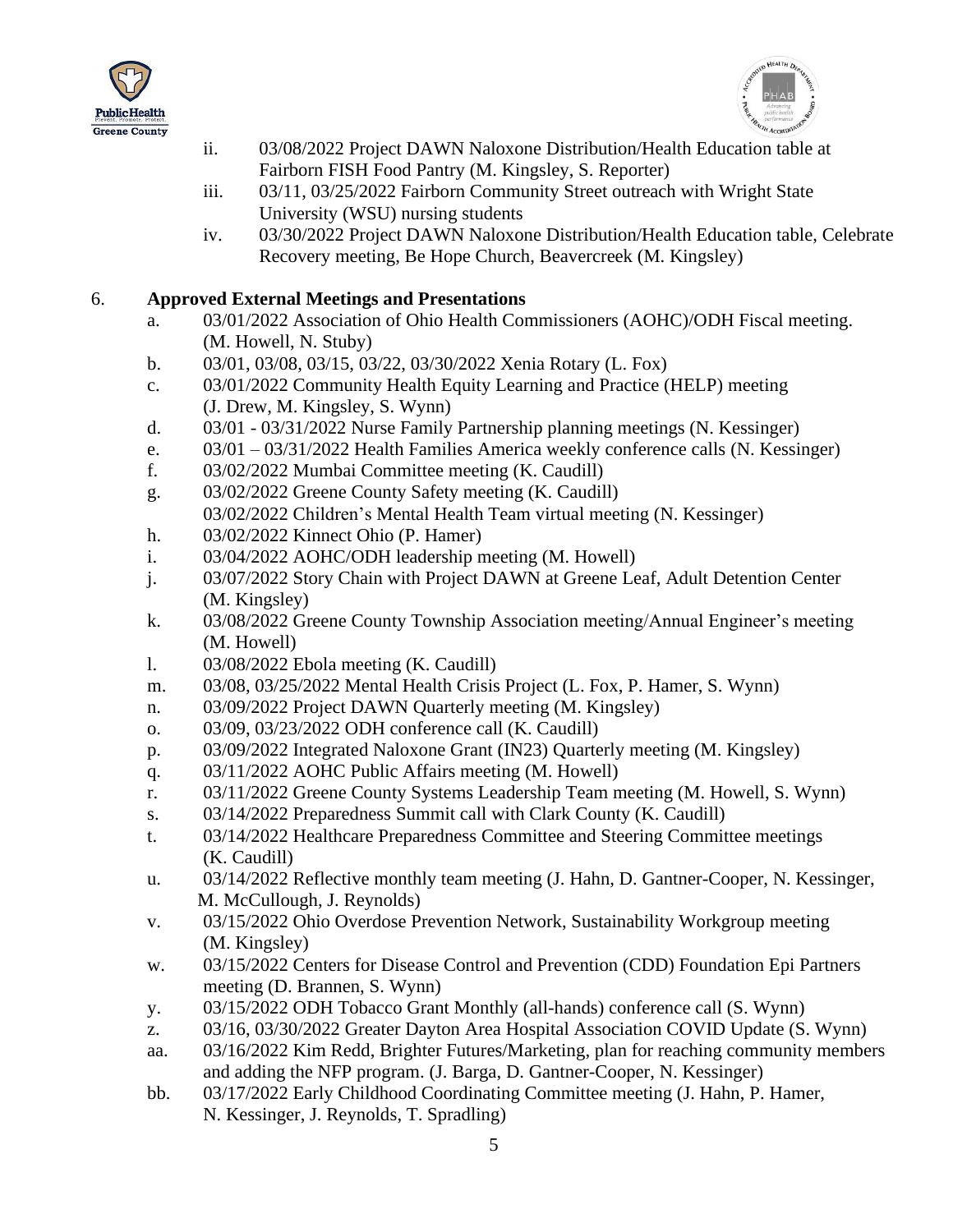![](_page_6_Picture_0.jpeg)

![](_page_6_Picture_1.jpeg)

- cc. 03/17/2022 Baby and Me Tobacco Free monthly conference call (N. Kessinger)
- dd. 03/18/2022 Ohio Reflective Leadership virtual meeting (J. Reynolds)
- ee. 03/18/2022 ODH Tobacco Grant Program consultation (S. Wynn)
- ff. 03/21/2022 Hamvention meeting (K. Caudill)
- gg. 03/21/2022 Greene Inc. Best Employment Skill Training (BEST) program, communicable disease, disease prevention, and public health presentation (S. Webb)
- hh. 03/23/2022 CompuNet Introduction to Atlas Lab Portal (D. Owsley, S. Webb)
- ii. 03/22/2022 Help Me Grow Home Visiting, and Baby and Me Tobacco Free presentation to WIC team (N. Kessinger)
- jj. 03/23/2022 Bi-Weekly Community HELP Committee meeting (S. Wynn)
- kk. 03/24/2022 Ohio Overdose Prevention Network, Syringe Service Program Workgroup meeting (M. Kingsley)
- ll. 03/24/2022 ODH Community of Practice virtual meeting (J. Hahn, N. Kessinger, J. Reynolds)
- mm. 03/29/2022 Project DAWN Naloxone and HIV/STI training, WSU nursing students (M. Kingsley, S. Reporter)
- nn. 03/30/2022 ODH Data Modernization meeting (J. Barga, B. Brooks, M. Howell, N. Stuby, J. Webb, S. Wynn)

### 7. **Approved Workforce Development Training and Conferences** (All)

- a. 03/02/2022 3D Health training (D. Gantner-Cooper)
- b. 03/03/2022 Grant writing training (J. Drew. S. Wynn)
- c. 03/04/2022 Virtual Preschool Promise 2022 Readiness Summit (D. Gantner-Cooper, P. Hamer, N. Kessinger)
- d. 03/07/2022 Program Evaluation Tips for Competitive Grant Writing (J. Drew, S. Wynn)
- e. 03/07 03/09/2022, 03/14/2022 Ohio Environmental Protection Agency Solid Waste inspectors training (S. Adams)
- f. 03/08/2022 Distribution Strategies webinar (K. Caudill)
- g. 03/08/2022 After Action Report/Improvement Plan webinar (K. Caudill)
- h. 03/08/2022 Healthy Families America wrap around training (D. Gantner-Cooper)
- i. 03/09/2022 Virtual Prenatal Conference related to Trauma Competent and Early Childhood Home Visiting credentials (D. Gantner-Cooper)
- j. 03/15/2022 Motivating Team Members webinar (S. Sanders)
- k. 03/15/2022 COVID-19 From Pandemic to Endemic webinar (N. Kessinger)
- l. 03/16/2022 Getting Back to Care, Where will TB be after COVIC-19? (D. Owsley)
- m. 03/16 03/17/2022 Lactation Education Consultants WIC counseling webinar (S. Fogarty, J. Magana)
- n. 03/21-03/25/2022 Health Families America Family Resource and Opportunities for Growth (FROG) Scale training (D. Gantner-Cooper)
- o. 03/22/2022 Ohio Women, Infants and Children (WIC) New Health Professional training (S. Fogarty, J. Magana)
- p. 03/23/2022 You Call the Shots Module 10 (D. Owsley)
- q. 03/24/2022 University of California San Francisco World TB Day Virtual Symposium (S. Webb)
- r. 03/24/2022 ODH World TB Day webinar (D. Owsley, S. Webb)